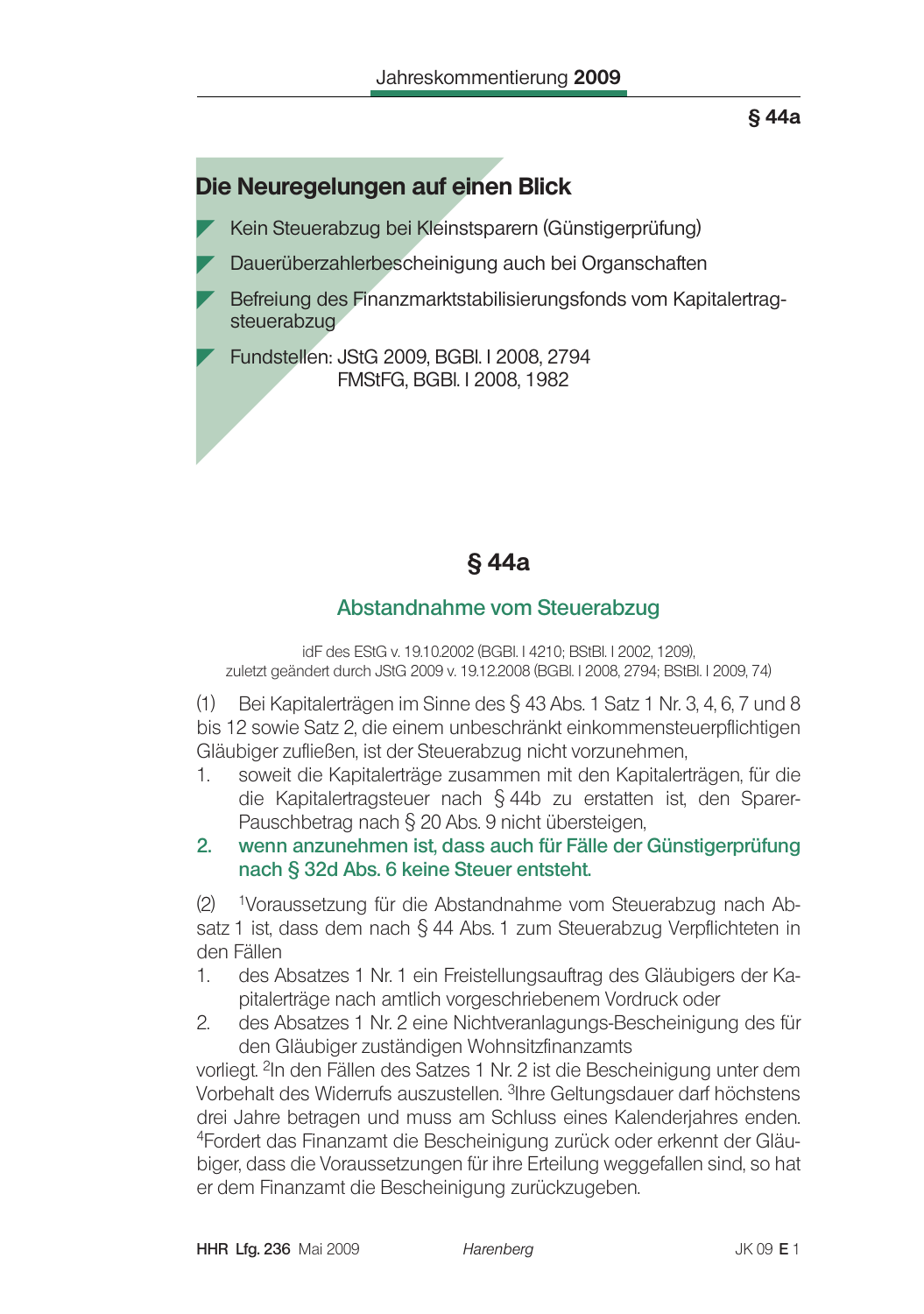$(3)$ Der nach § 44 Abs. 1 zum Steuerabzug Verpflichtete hat in seinen Unterlagen das Finanzamt, das die Bescheinigung erteilt hat, den Tag der Ausstellung der Bescheinigung und die in der Bescheinigung angegebene Steuer- und Listennummer zu vermerken sowie die Freistellungsaufträge aufzubewahren.

- $(4)$ <sup>1</sup>Ist der Gläubiger
- $1<sub>1</sub>$ eine von der Körperschaftsteuer befreite inländische Körperschaft, Personenvereinigung oder Vermögensmasse oder
- $2^{1}$ eine inländische juristische Person des öffentlichen Rechts,

so ist der Steuerabzug bei Kapitalerträgen im Sinne des § 43 Abs. 1 Satz 1 Nr. 4, 6, 7 und 8 bis 12 sowie Satz 2 nicht vorzunehmen. <sup>2</sup>Dies gilt auch, wenn es sich bei den Kapitalerträgen um Bezüge im Sinne des § 20 Abs. 1 Nr. 1 und 2 handelt, die der Gläubiger von einer von der Körperschaftsteuer befreiten Körperschaft bezieht. <sup>3</sup>Voraussetzung ist, dass der Gläubiger dem Schuldner oder dem die Kapitalerträge auszahlenden inländischen Kreditinstitut oder inländischen Finanzdienstleistungsinstitut durch eine Bescheinigung des für seine Geschäftsleitung oder seinen Sitz zuständigen Finanzamts nachweist, dass er eine Körperschaft, Personenvereinigung oder Vermögensmasse im Sinne des Satzes 1 Nr. 1 oder 2 ist. <sup>4</sup>Absatz 2 Satz 2 bis 4 und Absatz 3 gelten entsprechend. <sup>5</sup>Die in Satz 3 bezeichnete Bescheinigung wird nicht erteilt, wenn die Kapitalerträge in den Fällen des Satzes 1 Nr. 1 in einem wirtschaftlichen Geschäftsbetrieb anfallen, für den die Befreiung von der Körperschaftsteuer ausgeschlossen ist, oder wenn sie in den Fällen des Satzes 1 Nr. 2 in einem nicht von der Körperschaftsteuer befreiten Betrieb gewerblicher Art anfallen.

(5) <sup>1</sup> Bei Kapitalerträgen im Sinne des § 43 Abs. 1 Satz 1 Nr. 6, 7 und 8 bis 12 sowie Satz 2. die einem unbeschränkt oder beschränkt einkommensteuerpflichtigen Gläubiger zufließen, ist der Steuerabzug nicht vorzunehmen, wenn die Kapitalerträge Betriebseinnahmen des Gläubigers sind und die Kapitalertragsteuer bei ihm auf Grund der Art seiner Geschäfte auf Dauer höher wäre als die gesamte festzusetzende Einkommensteuer oder Körperschaftsteuer. <sup>2</sup>Ist der Gläubiger ein Lebens- oder Krankenversicherungsunternehmen als Organgesellschaft, ist für die Anwendung des Satzes 1 eine bestehende Organschaft im Sinne des § 14 des Körperschaftsteuergesetzes nicht zu berücksichtigen, wenn die beim Organträger anzurechnende Kapitalertragsteuer, einschließlich der Kapitalertragsteuer des Lebensoder Krankenversicherungsunternehmens, die auf Grund von §19 Abs. 5 des Körperschaftsteuergesetzes anzurechnen wäre, höher wäre, als die gesamte festzusetzende Körperschaftsteuer. <sup>3</sup>Für die Prüfung der Voraussetzung des Satzes 2 ist auf die Verhältnisse der dem Antrag auf Erteilung einer Bescheinigung im Sinne des Satzes 4 vorangehenden drei Veranlagungszeiträume abzustellen. <sup>4</sup>Die Voraus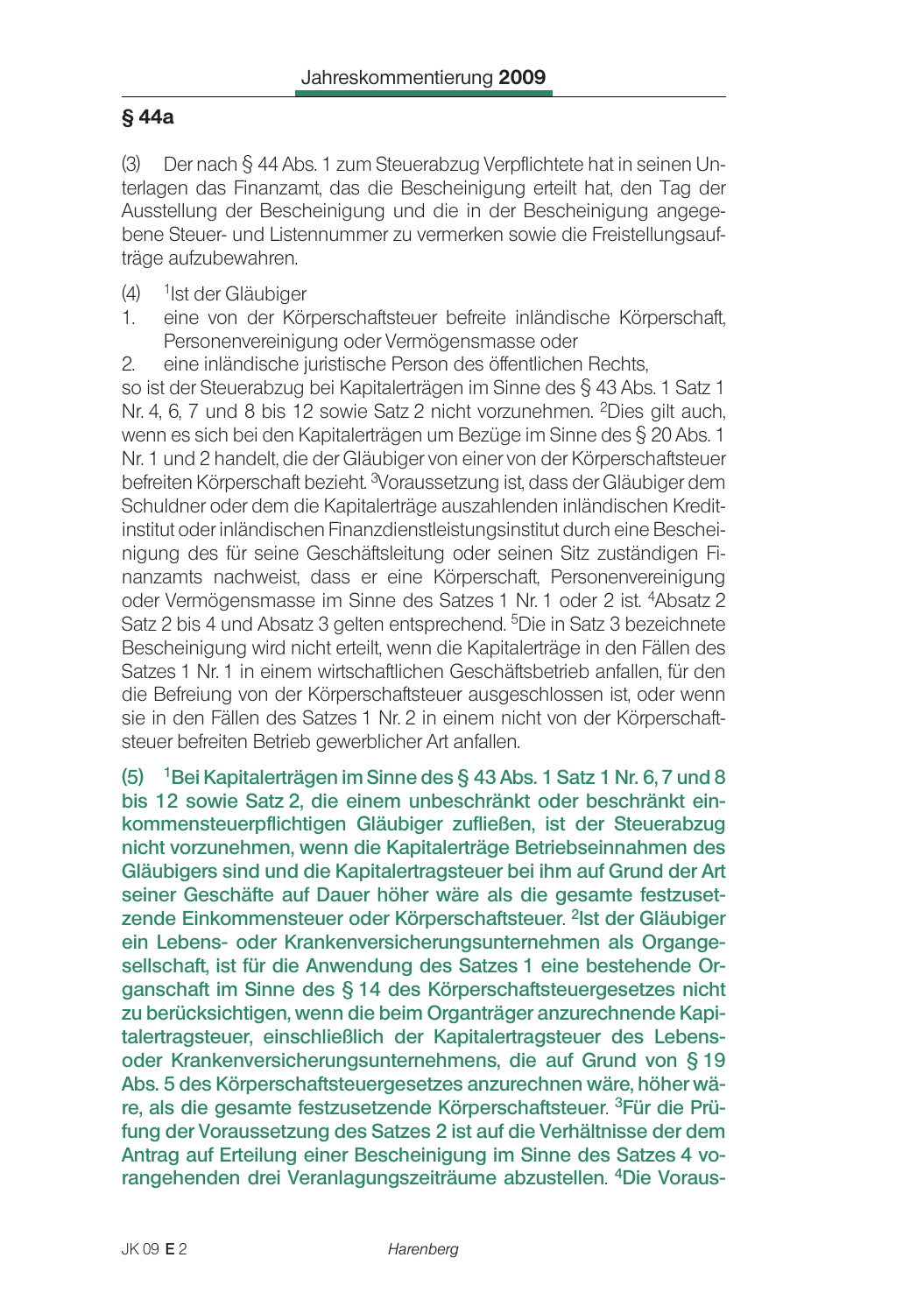setzung des Satzes 1 ist durch eine Bescheinigung des für den Gläubiger zuständigen Finanzamts nachzuweisen. <sup>5</sup>Die Bescheinigung ist unter dem Vorbehalt des Widerrufs auszustellen. Die Voraussetzung des Satzes 2 ist gegenüber dem für den Gläubiger zuständigen Finanzamt durch eine Bescheinigung des für den Organträger zuständigen Finanzamts nachzuweisen.

 $(6)$ 1Voraussetzung für die Abstandnahme vom Steuerabzug nach den Absätzen 1, 4 und 5 bei Kapitalerträgen im Sinne des § 43 Abs. 1 Satz 1 Nr. 6, 7 und 8 bis 12 sowie Satz 2 ist, dass die Teilschuldverschreibungen, die Anteile an der Sammelschuldbuchforderung, die Wertrechte, die Einlagen und Guthaben oder sonstigen Wirtschaftsgüter im Zeitpunkt des Zufließens der Einnahmen unter dem Namen des Gläubigers der Kapitalerträge bei der die Kapitalerträge auszahlenden Stelle verwahrt oder verwaltet werden. <sup>2</sup>lst dies nicht der Fall, ist die Bescheinigung nach § 45a Abs. 2 durch einen entsprechenden Hinweis zu kennzeichnen.

- $(7)$ <sup>1</sup>lst der Gläubiger eine inländische
- Körperschaft, Personenvereinigung oder Vermögensmasse im Sinne  $\mathbf{1}$ des § 5 Abs. 1 Nr. 9 des Körperschaftsteuergesetzes oder
- $\overline{2}$ . Stiftung des öffentlichen Rechts, die ausschließlich und unmittelbar gemeinnützigen oder mildtätigen Zwecken dient, oder
- $\mathcal{S}_{\cdot}$ juristische Person des öffentlichen Rechts, die ausschließlich und unmittelbar kirchlichen Zwecken dient.

so ist der Steuerabzug bei Kapitalerträgen im Sinne des § 43 Abs. 1 Satz 1 Nr. 7a bis 7c nicht vorzunehmen. <sup>2</sup>Der Steuerabzug vom Kapitalertrag ist außerdem nicht vorzunehmen bei Kapitalerträgen im Sinne des § 43 Abs. 1 Satz 1 Nr. 1, soweit es sich um Erträge aus Anteilen an Gesellschaften mit beschränkter Haftung. Namensaktien nicht börsennotierter Aktiengesellschaften und Anteilen an Erwerbs- und Wirtschaftsgenossenschaften sowie aus Genussrechten handelt, und bei Kapitalerträgen im Sinne des § 43 Abs. 1 Satz 1 Nr. 2 und 3; Voraussetzung für die Abstandnahme bei Kapitalerträgen aus Genussrechten im Sinne des § 43 Abs. 1 Satz 1 Nr. 1 und Kapitalerträgen im Sinne des § 43 Abs. 1 Satz 1 Nr. 2 ist, dass die die Kapitalerträge auszahlende Stelle nicht Sammelantragsberechtigter im Sinne des § 45b ist. <sup>3</sup>Bei allen übrigen Kapitalerträgen nach § 43 Abs. 1 Satz 1 Nr. 1 und 2 ist § 45b sinngemäß anzuwenden. <sup>4</sup>Voraussetzung für die Anwendung der Sätze 1 und 2 ist, dass der Gläubiger durch eine Bescheinigung des für seine Geschäftsleitung oder seinen Sitz zuständigen Finanzamts nachweist, dass er eine Körperschaft, Personenvereinigung oder Vermögensmasse nach Satz 1 ist. 5Absatz 4 gilt entsprechend.

- $(8)$ <sup>1</sup>lst der Gläubiger
- 1. eine nach § 5 Abs. 1 mit Ausnahme der Nummer 9 des Körperschaftsteuergesetzes oder nach anderen Gesetzen von der Körperschaft-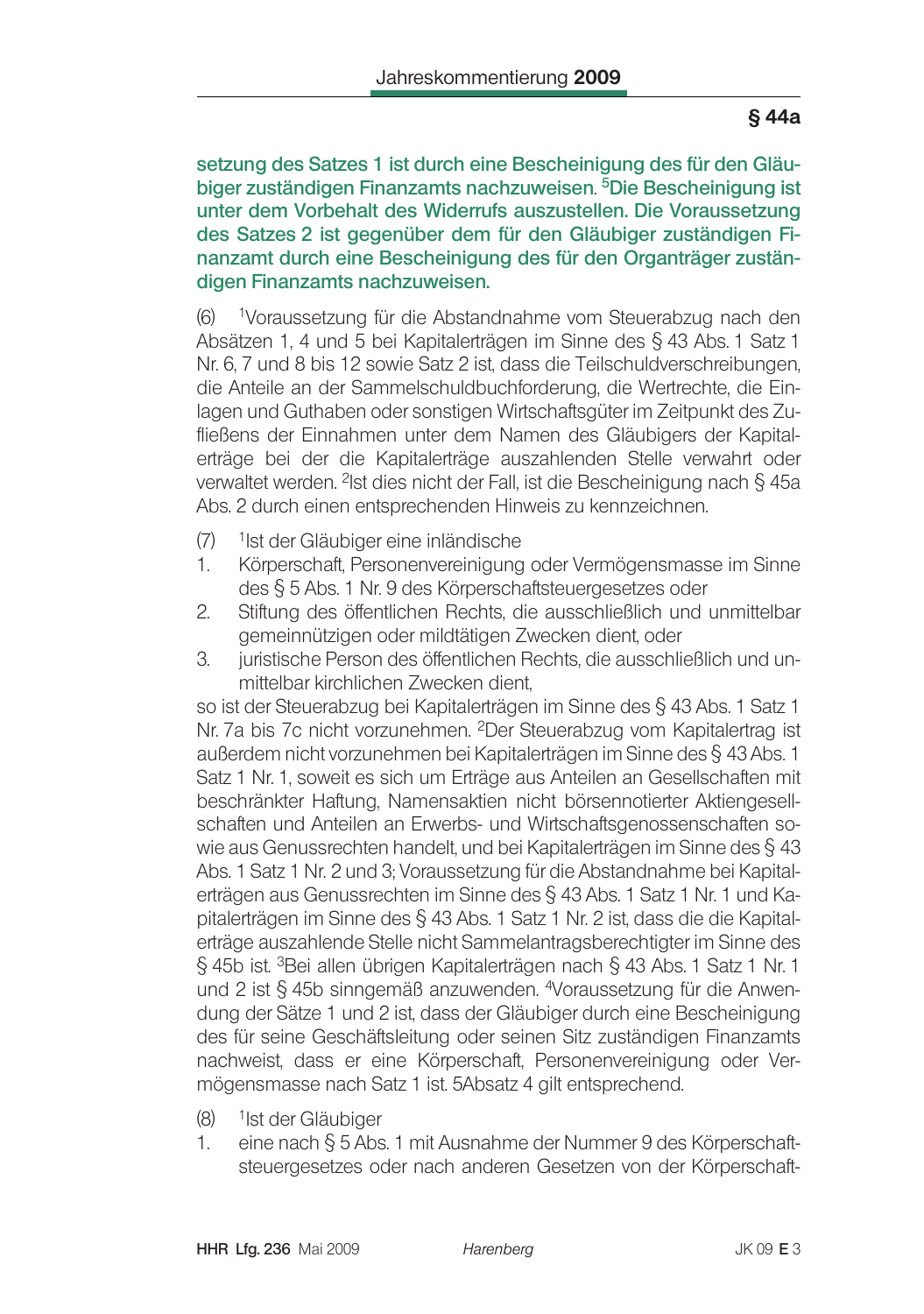steuer befreite Körperschaft, Personenvereinigung oder Vermögensmasse oder

 $\mathfrak{D}$ eine inländische juristische Person des öffentlichen Rechts, die nicht in Absatz 7 bezeichnet ist.

so ist der Steuerabzug bei Kapitalerträgen im Sinne des § 43 Abs. 1 Satz 1 Nr. 1, soweit es sich um Erträge aus Anteilen an Gesellschaften mit beschränkter Haftung. Namensaktien nicht börsennotierter Aktiengesellschaften und Erwerbs- und Wirtschaftsgenossenschaften handelt, sowie von Erträgen aus Genussrechten im Sinne des § 43 Abs. 1 Satz 1 Nr. 1 und Kapitalerträgen im Sinne des § 43 Abs. 1 Satz 1 Nr. 2 und 3 unter der Voraussetzung, dass die die Kapitalerträge auszahlende Stelle nicht Sammelantragsberechtigter nach § 45b ist, und bei Kapitalerträgen im Sinne des § 43 Abs. 1 Satz 1 Nr. 7a nur in Höhe von drei Fünfteln vorzunehmen. <sup>2</sup>Bei allen übrigen Kapitalerträgen nach § 43 Abs. 1 Satz 1 Nr. 1 bis 3 ist § 45b in Verbindung mit Satz 1 sinngemäß anzuwenden (Erstattung von zwei Fünfteln der gesetzlich in § 43a vorgeschriebenen Kapitalertragsteuer). <sup>3</sup>Voraussetzung für die Anwendung des Satzes 1 ist, dass der Gläubiger durch eine Bescheinigung des für seine Geschäftsleitung oder seinen Sitz zuständigen Finanzamts nachweist, dass er eine Körperschaft, Personenvereinigung oder Vermögensmasse im Sinne des Satzes 1 ist. 4Absatz 4 gilt entsprechend.

<sup>1</sup>lst der Gläubiger der Kapitalerträge im Sinne des § 43 Abs. 1 Satz 1  $(9)$ Nr. 1 bis 4 eine beschränkt steuerpflichtige Körperschaft im Sinne des § 2 Nr. 1 des Körperschaftsteuergesetzes, so werden zwei Fünftel der einbehaltenen und abgeführten Kapitalertragsteuer erstattet. <sup>2</sup>§ 50d Abs. 1 Satz 3 bis 9, Abs. 3 und 4 ist entsprechend anzuwenden. <sup>3</sup>Der Anspruch auf eine weitergehende Freistellung und Erstattung nach § 50d Abs. 1 in Verbindung mit § 43b oder nach einem Abkommen zur Vermeidung der Doppelbesteuerung bleibt unberührt. <sup>4</sup>Verfahren nach den vorstehenden Sätzen und nach § 50d Abs. 1 soll das Bundeszentralamt für Steuern verbinden

# $§ 52a$

### Anwendungsvorschriften zur Einführung einer Abgeltungsteuer auf Kapitalerträge und Veräußerungsgewinne

idF des UntStReformG 2008 v. 14.8.2007 (BGBI. I 2007, 1912; BStBI. I 2007, 630), zuletzt geändert durch JStG 2009 v. 19.12.2008 (BGBI. I 2008, 2794; BStBI. I 2009, 74)

(16) ... <sup>3</sup>§ 44a Abs. 8 Satz 1 in der Fassung des Artikels 1 des Gesetzes vom 14. August 2007 (BGBI IS. 1912) und Satz 2 in der Fassung des Artikels 1 des Gesetzes vom 19. Dezember 2008 (BGBI. I S. 2795) sind erstmals auf Kapitalerträge anzuwenden, die dem Gläubiger nach dem 31. Dezember 2007 zufließen. <sup>4</sup>Für Kapitalerträge im Sinne des § 43 Abs. 1 Satz 1 Nr. 1, die nach dem 31. Dezember 2007 und vor dem 1. Januar 2009 zufließen, ist er mit der Maßgabe anzuwenden, dass an die Stelle der Wörter "drei Fünftel" die Wörter "drei Viertel" und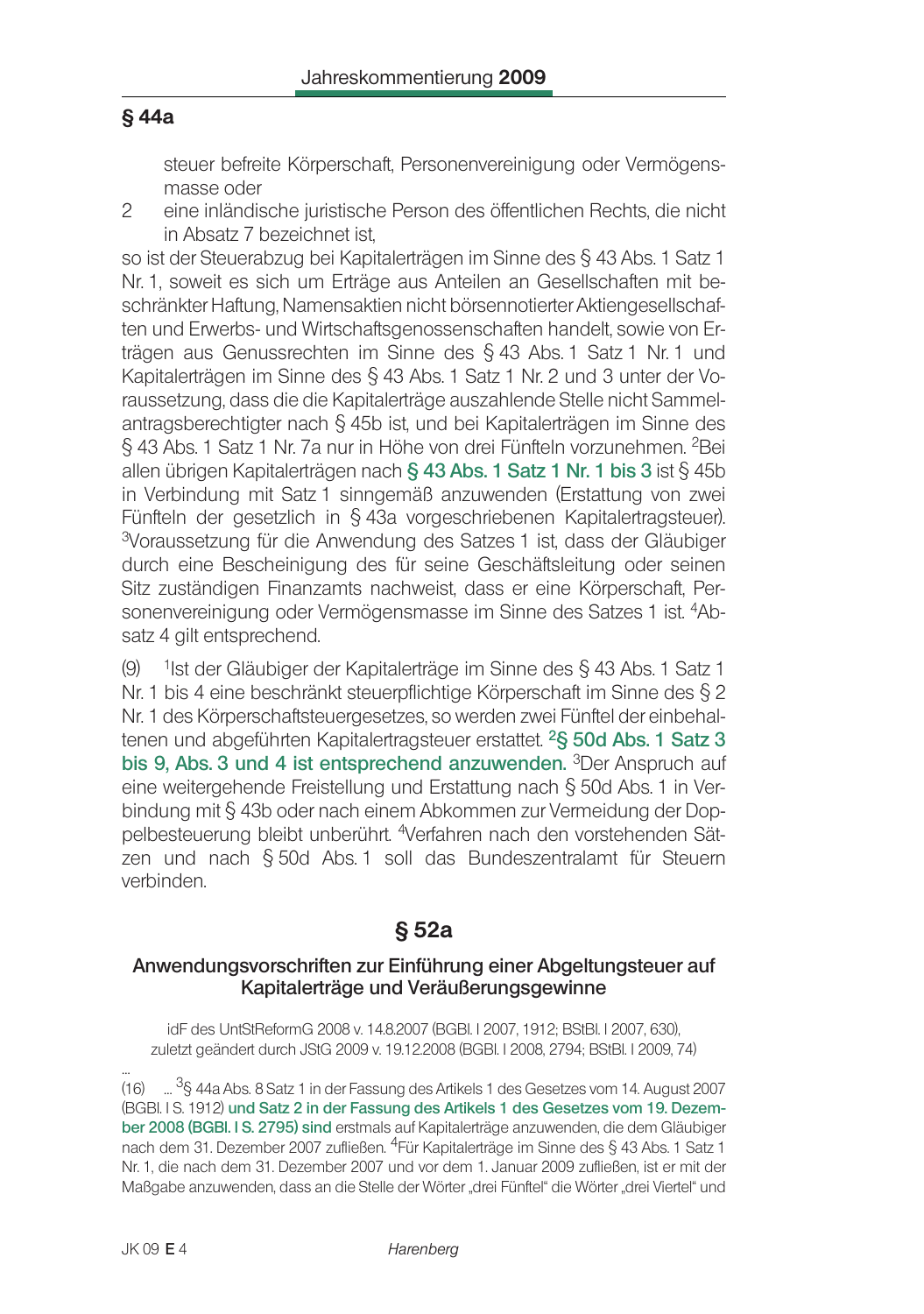Anm. J 08-1

§44a

an die Stelle der Wörter "zwei Fünftel" die Wörter "ein Viertel" treten. <sup>5</sup>§ 44a Abs. 9 in der Fassung des Artikels 1 des Gesetzes vom 19. Dezember 2008 (BGBI. I S. 2795) ist erstmals auf Kapitalerträge anzuwenden, die dem Gläubiger nach dem 31. Dezember 2008 zufließen.

### Finanzmarktstabilisierungsfondsgesetz

Gesetz zur Errichtung eines Finanzmarktstabilisierungsfonds  $-$  FMStFG  $-$  v. 17.10.2008 (BGBI, I 2008, 1982)

### **§14**

### **Steuern**

 $(1)$ <sup>1</sup>Der Fonds unterliegt nicht der Gewerbesteuer oder der Körperschaftsteuer. <sup>2</sup>Er ist kein Unternehmer im Sinne des Umsatzsteuergesetzes.

<sup>1</sup> Auf Kapitalerträge des Fonds ist ein Steuerabzug nicht vorzunehmen; ist Kapital- $(2)$ ertragsteuer einbehalten und abgeführt worden, obwohl eine Verpflichtung hierzu nicht bestand, hat der zum Steuerabzug Verpflichtete die Steueranmeldung insoweit zu ändern. <sup>2</sup>Zahlungen des Fonds unterliegen keinem Kapitalertragsteuerabzug. <sup>3</sup>Für Zwecke der Doppelbesteuerungsabkommen gilt der Fonds als in Deutschland ansässige Person, die der deutschen Besteuerung unterliegt.

§ 8c des Körperschaftsteuergesetzes und § 10a letzter Satz des Gewerbesteuer- $(3)$ gesetzes sind bei Erwerb von Stabilisierungselementen durch den Fonds oder deren Rückübertragung durch den Fonds nicht anzuwenden.

<sup>1</sup>Die zur Wahrnehmung der dem Fonds zugewiesenen Aufgaben als Erwerber  $(4)$ vorgenommenen Rechtsakte sind von der Grunderwerbsteuer befreit. <sup>2</sup>Bei der Ermittlung des Vomhundertsatzes des § 1 Abs. 2a des Grunderwerbsteuergesetzes bleiben Erwerbe von Anteilen durch den Fonds außer Betracht.

Autor: Dr. Friedrich E. Harenberg, Vors. Richter am FG, Barsinghausen Mitherausgeberin: Prof. Dr. Johanna Hey, Köln

Schrifttum: Harenberg/Zöller, Abgeltungsteuer 2009, Herne/Berlin 2008.

# Kompaktübersicht

Grundinformation: Durch das JStG 2009 v. 19.12.2008 (BGBI. I 2008, J 08-1 2794; BStBl. I 2009, 74) wird die Abstandnahme vom StAbzug in Abs. 1 Nr. 2 für Stpfl. mit einem individuellen StSatz unter 25 % (§ 32d Abs. 6) nicht mehr von der Vorlage einer Nicht-Veranlagungsbescheinigung abhängig gemacht. Nach Abs. 5 kann eine Dauerüberzahlerbescheinigung jetzt auch in Organschaftsverhältnissen ausgestellt werden. In Abs. 8 Satz 2

Harenberg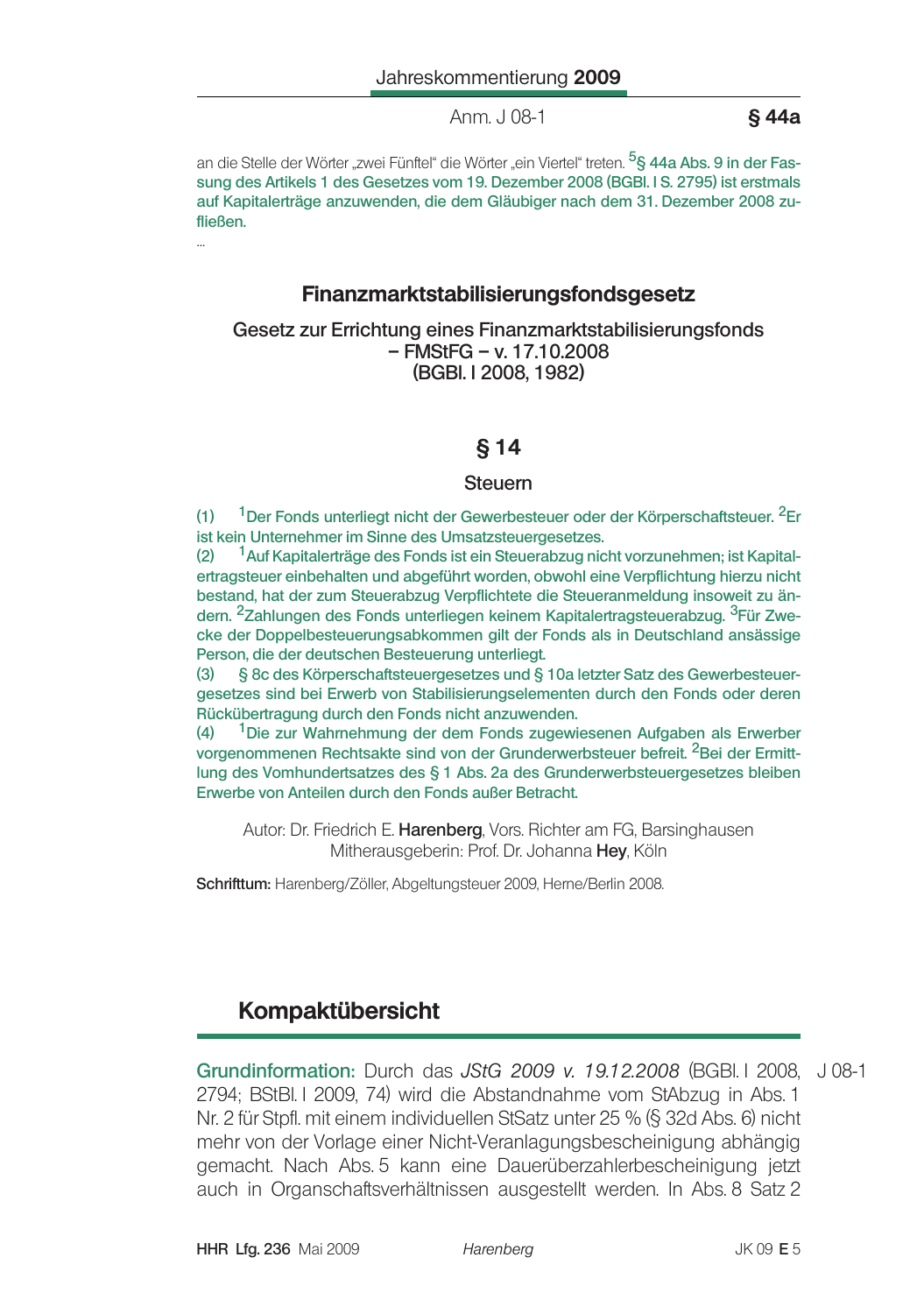#### §44a Anm. J 08-1

wird der sachliche Umfang der Kapitalerträge, die einem Teilabzug unterliegen, erweitert. In Abs. 9 Satz 2 wird die entsprechende Anwendung des § 50d Abs. 1 Satz 3, Abs. 3 und 4 eingefügt.

Durch das FMStFG v. 17.10.2008 (BGBI. I 2008, 1982) wird der Finanzmarktstabilisierungsfonds vom KapErtrStAbzug befreit.

- J 08-2 Rechtsentwicklung: zur Gesetzesentwicklung bis 1998 s. § 44a Anm. 2.
	- ► StEntIG 1999/2000/2002 v. 24.3.1999 (BGBI. I 1999, 402; BStBI. I 1999, 304): Abs. 1 Nr. 1 wird redaktionell an die Neufassung des § 9a angepasst.
	- ► StSenkG v. 23.10.2000 (BGBI. 12000, 1433; BStBI. 12000, 1428): Im Zuge der Neufassung von §§ 43-45d wurden bei § 44a in Abs. 1 Nr. 1, Abs. 2, 4.6 und 7 lediglich Änderungen vorgenommen, die durch den kstl. Systemwechsels bedingt waren.
	- ► UntStFG v. 20.12.2001 (BGBI.1 2001, 3858; BStBI.1 2002, 35): Abs. 4 Satz 2 wurde redaktionell geändert und Abs. 7 Satz 2 wurde neu gefasst.
	- ► StÄndG 2003 v. 15.12.2003 (BGBI 1 2003, 2676: BStBI 1 2003, 710): Abs. 7 wurde unter Beibehaltung des bisherigen Satzes 1 neu gefasst und um drei Sätze (Sätze 2–4) erweitert: Satz 5 entsprach im Wesentlichen dem früheren Satz 2. Die Regelung in Abs. 8 wurde neu angefügt.
	- EURLUmsG v. 9.12.2004 (BGBI, I 2004, 3310; BStBI, I 2004, 1158); Abs. 7 Satz 2 und Abs. 8. Satz 1 wurden neu gefasst.
	- ► UntStReformG 2008 v. 14.8.2007 (BGBI I 2007, 1912: BStBI I 2007, 630): Mit den zahlreichen Änderungen des § 44a wurden die Folgeänderungen für die Umstellung auf das System einer abgeltenden KapErtrSt. und die Anpassungen an die Erweiterung des § 20 auf Veräußerungsgewinne vorgenommen.
	- FMStFG v. 17.10.2008 (BGBI, I 2008, 1982): s. Anm. J 08-1.
	- ► JStG 2009 v. 19.12.2008 (BGBI. I 2008, 2794; BStBI. I 2009, 74): s. Anm.  $J$  08-1.
- J 08-3 Zeitlicher Anwendungsbereich: Die Änderung von Abs. 1 Nr. 2 ist erstmals auf Kapitalerträge anzuwenden, die dem Gläubiger nach dem 31.12. 2009 zufließen. Die Änderung des Abs. 8 Satz 2 ist erstmals auf Kapitalerträge anzuwenden, die dem Gläubiger nach dem 31.12.2007 zugeflossen sind (§ 52a Abs. 16 Satz 3). Die Änderung des Abs. 9 Satz 2 ist erstmals auf Kapitalerträge anzuwenden, die dem Gläubiger nach dem 31.12.2008 zugeflossen sind (§ 52a Abs. 16 Satz 5). § 14 Abs. 2 FMStFG ist seit dem 18.10.2008 (Tag nach der Verkündung des Gesetzes) anzuwenden.
- J 08-4 Grund und Bedeutung der Änderungen: Zu den Änderungen durch das JStG 2009 s. § 43 Anm. J 08-4. § 14 Abs. 2 FMStFG dient ausweislich der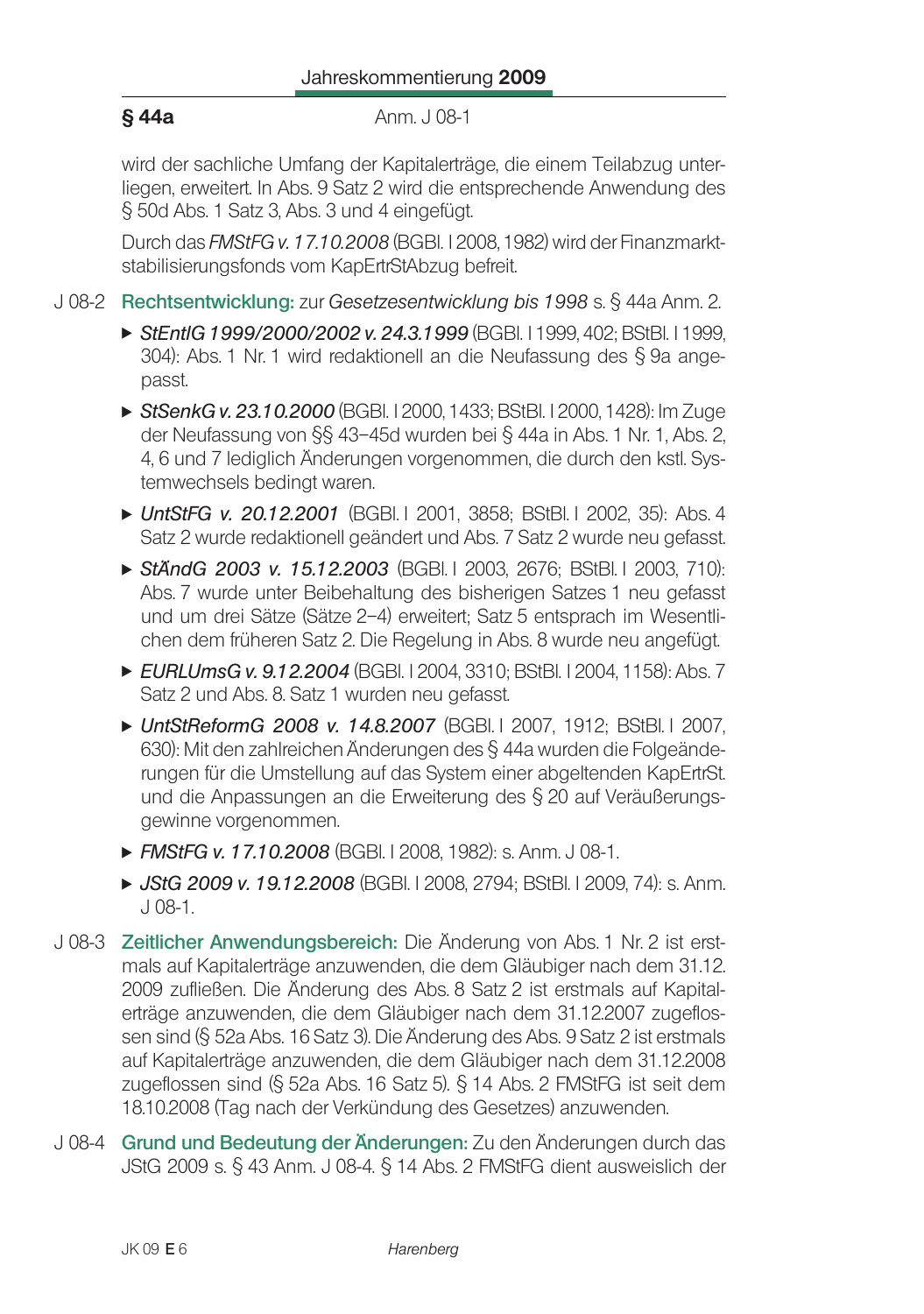Anm. J 08-6

§44a

Gesetzesbegründung (BTDrucks. 16/10600, 17) der Vermeidung von zusätzlichem Verwaltungsaufwand.

# Die Änderungen im Detail

### Absatz 1 Nr. 2 (Kein Steuerabzug trotz Veranlagung)

Die bisherige Regelung sah vor, dass die Kreditinstitute vom StAbzug ua. J 08-5 Abstand nehmen konnten, wenn anzunehmen war, dass für den Bankkunden keine EStVeranlagung in Betracht kam. Dieser Umstand war durch eine Nicht-Veranlagungsbescheinigung des Wohnsitz-FA nachzuweisen (Abs. 2 Nr. 2). Die Abhängigkeit der Befreiung vom StAbzug von einer Veranlagung ist durch die neue Formulierung entfallen. Nunmehr kommen auch Stpfl. in den Genuss der Befreiung vom StAbzug, bei denen wegen anderer Einkunftsarten zwar eine EStVeranlagung durchzuführen ist, die aber auch unter Einbezug ihrer Kapitaleinkünfte mit ihrem individuellen Tarifsteuersatz unter dem Abgeltungsteuersatz von 25 % liegen. Dies betrifft hauptsächlich die sog. Kleinstsparer, bei denen auf Antrag eine Günstigerprüfung iSd. § 32d Abs. 6 durchgeführt wird. Allerdings hat der Gesetzgeber offensichtlich eine Anpassung des Abs. 2 Nr. 2 übersehen. Diese Vorschrift verlangt auch nach der Änderung in Abs. 1 Nr. 2 eine Nicht-Veranlagungsbescheinigung, die ein zur EStVeranlagung herangezogener Kleinstsparer aber nicht erhalten kann.

## Absatz 5 (Dauerüberzahlerbescheinigung bei Organschaft)

Nach der bisherigen Rechtslage bestand für Lebens- und Krankenver- J08-6 sicherungen die Möglichkeit, durch Vorlage einer sog. Dauerüberzahlerbescheinigung bei Zinserträgen keine KapErtrSt. einzubehalten. Gesetzliche Voraussetzung für die Erteilung einer solchen Bescheinigung ist, dass die Kapitalerträge BE des Gläubigers sind und die KapErtrSt. beim Gläubiger aufgrund der Art seiner Geschäfte auf Dauer höher wäre als die gesamte festzusetzende ESt, oder KSt. Dadurch standen den Unternehmen und damit auch den Versicherungsnehmern die Zinserträge ungeschmälert zur Verfügung.

Organschaftsverhältnisse: Im Fall eines Organschaftsverhältnisses erfolgt die Versteuerung des zugerechneten Einkommens beim OT. Deshalb kann es bei der OG zu keiner Überzahlung iSd. Abs. 5 mehr kommen. Eine entsprechende Bescheinigung kann nicht mehr erteilt werden bzw. bereits erteilte elektronische Bescheinigungen wären mit Wirkung für die Zukunft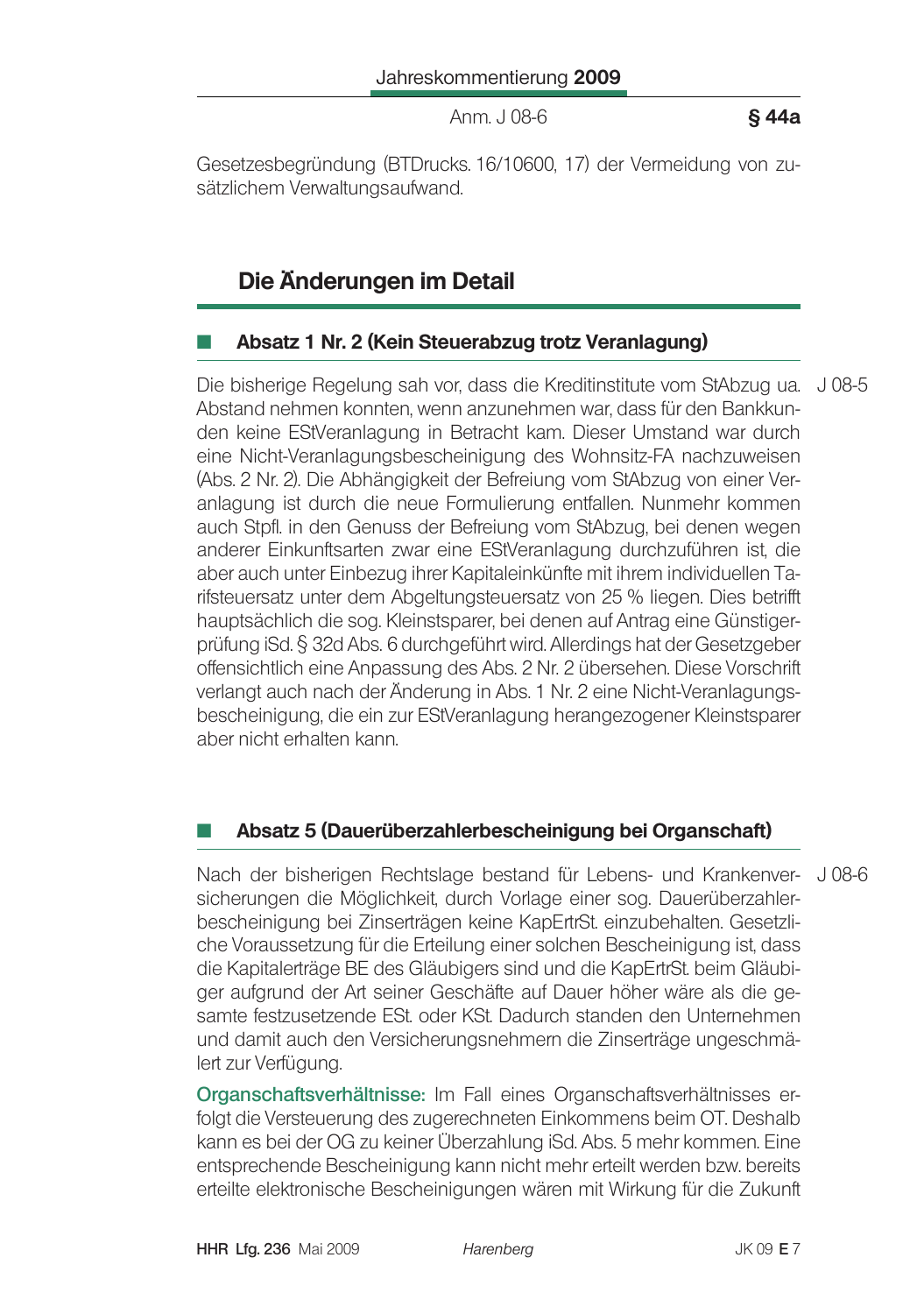Anm. J 08-6

zu widerrufen (FG München v. 5.4.2001, EFG 2001, 1052, rkr.). Hieraus folgt, dass die einbehaltene KapErtrSt, erst bei der Veranlagung des OT auf die auf das Organeinkommen festgesetzte ESt. oder KSt. angerechnet wird.

Rechtsfolgen der Änderung: Durch die Änderung des Abs. 5 wird sichergestellt, dass die Versicherungsunternehmen auch in den Fällen der Organschaft die Möglichkeit haben, eine Dauerüberzahlerbescheinigung zu erhalten. Voraussetzung ist, dass - bezogen auf den gesamten Organkreis - die anzurechnenden Steuern höher sind als die für den Organkreis festzusetzende KSt. Für die Prüfung, ob diese Voraussetzung erfüllt ist, wird auf die Verhältnisse der dem Zeitpunkt des Antrags auf Erteilung der Bescheinigung vorangegangenen 3 Veranlagungsjahre abgestellt. Dabei kann die anrechenbare KapErtrSt. des Versicherungsunternehmens durch Schätzung auf der Basis der Kapitalerträge ermittelt werden, wenn aufgrund einer bisher vorliegenden Dauerüberzahlerbescheinigung bei dem Versicherungsunternehmen in den zu betrachtenden Zeiträumen tatsächlich keine KapErtrSt. einbehalten worden ist.

Neubegründung eines Organschaftsverhältnisses: Wird ein Organschaftsverhältnis neu begründet, kommt es auf die Verhältnisse der einzelnen Gesellschaften an, die in den Organkreis einbezogen werden sollen. Aus Vereinfachungsgründen lässt es der Gesetzgeber zu, dass in diesen Fällen auf die Angaben zur Festsetzung von Vorauszahlungen beim OT abgestellt wird (Bericht FinAussch., BTDrucks. 16/11108, 27). Wenn auch unter Berücksichtigung der anrechenbaren KapErtSt. der VersicherungsOG beim OT Vorauszahlungen zur KSt. festzusetzen sind, liegt eine Überzahlersituation nicht vor und der OG kann die für die Erteilung einer Dauerüberzahlerbescheinigung erforderliche Bescheinigung nicht erteilt werden. Diese Vereinfachungsregelung soll entsprechend angewendet werden, soweit Gesellschaften in den Organkreis einbezogen werden sollen, die noch keine drei Jahre bestehen, zB neu gegründete oder durch Umwandlung entstandene Gesellschaften (Bericht FinAussch., BTDrucks. 16/11108.27).

### Absatz 8 Satz 2 (Ausweitung der Kapitalerträge für Teilentlastung)

J 08-7 Abs. 8 Satz 2 regelt die teilweise Entlastung von der KapErtrSt. bei nicht gemeinnützigen stbefreiten Körperschaften, Personenvereinigungen und Vermögensmassen und der inländ. öffentlichen Hand außerhalb der Betriebe gewerblicher Art. Satz 1 der Vorschrift enthält für die Methode der teilweisen Abstandnahme vom StAbzug bereits die Ausweitung auf die Erträge aus Wandelanleihen, Gewinnobligationen, obligationsähnlichen Genussrechten, typisch stillen Gesellschaften und partiarischen Darlehen.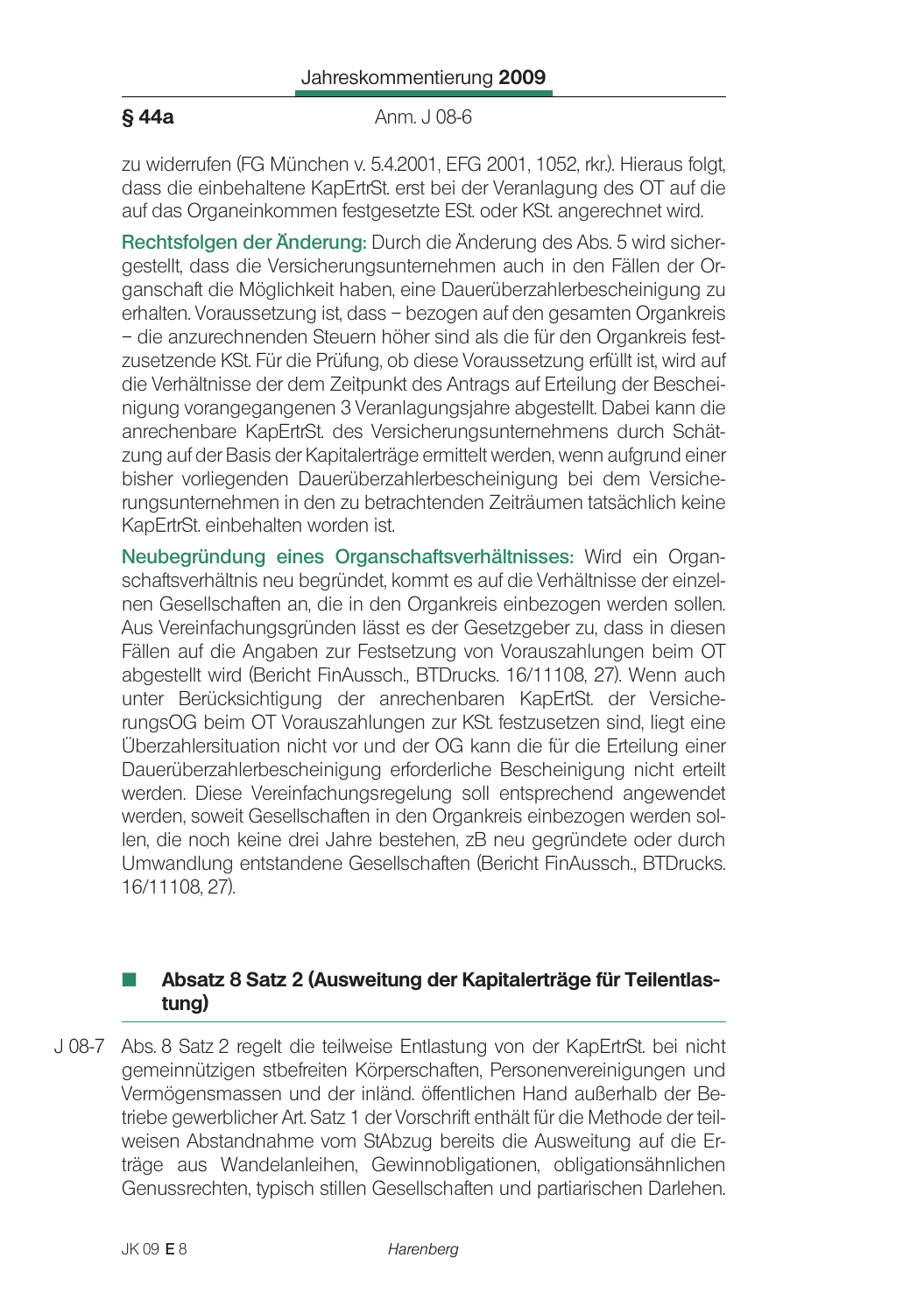Anm. J 08-9

### §44a

Bei der anderen Methode der Teilentlastung, nämlich der teilweisen Erstattung durch das Bundeszentralamt für Steuern im Sammelantragsverfahren. sind unverändert nur die Kapitalerträge iSd. § 43 Abs. 1 Satz 1 Nr. 1 (Dividenden und Erträge aus aktienähnlichen Genussrechten) genannt. Dieses redaktionelle Versehen wird durch die Änderung korrigiert.

### Absatz 9 Satz 2 (Anwendung des § 50d bei Teilentlastung)

Hier wird der Quellensteuersatz für Kapitalerträge ausländ. Körperschaften, J 08-8 Personenvereinigungen oder Vermögensmassen auf den Tarifsatz für unbeschränkt stpfl. Körperschaften herabgesetzt. Diese Teilentlastung erfolgt durch das Bundeszentralamt für Steuern durch eine entsprechende Erstattung. Aus § 43b oder den DBA können sich weitergehende Ansprüche ergeben. Diese Ansprüche sind regelmäßig nach § 50d Abs. 4 von der Vorlage einer Ansässigkeitsbescheinigung abhängig und nach § 50d Abs. 3 als besonderer Missbrauchsvorschrift ausgeschlossen. § 50d Abs. 3 und 4 sollen auch im Rahmen des Abs. 9 entsprechend angewendet werden.

# Anhang

### § 14 Abs. 2 FMStFG (Befreiung des Finanzmarktstabilisierungsfonds vom Kapitalertragsteuerabzug)

Abs. 2 Satz 1: Mit Aufnahme des § 14 Abs. 2 in das FMStFG wollte der J08-9 Gesetzgeber zusätzlichen Verwaltungsaufwand und Liquiditätseinbußen vermeiden. Diese wären nach den allg, stl. Vorschriften über den KapErtr-StAbzug in §§ 43ff. entstanden, wenn auf Kapitalerträge des Finanzmarktstabilisierungsfonds KapErtrSt. einzubehalten und abzuführen wäre. Nunmehr dürfen die zum StAbzug verpflichteten Stellen von Kapitalerträgen des Finanzmarktstabilisierungsfonds, idR die Kreditinstitute, vom StAbzug absehen, ohne dass es einer Freistellungsbescheinigung bedarf. Für den Fall einer irrtümlich einbehaltenen KapErtrSt. bestimmt Abs. 2 Satz 1 Halbs, 2, dass die Kreditinstitute ihre betroffenen KapErtrStAnmeldungen zu korrigieren haben und die zu Unrecht einbehaltenen Beträge an den Finanzmarktstabilisierungsfonds auszuzahlen haben.

Abs. 2 Satz 2: Die Ausschüttungen von Kapitalerträgen an die Anteilsinhaber des Finanzmarktstabilisierungsfonds unterliegen - abweichend von § 7 InvStG - ebenfalls keinem StAbzug.